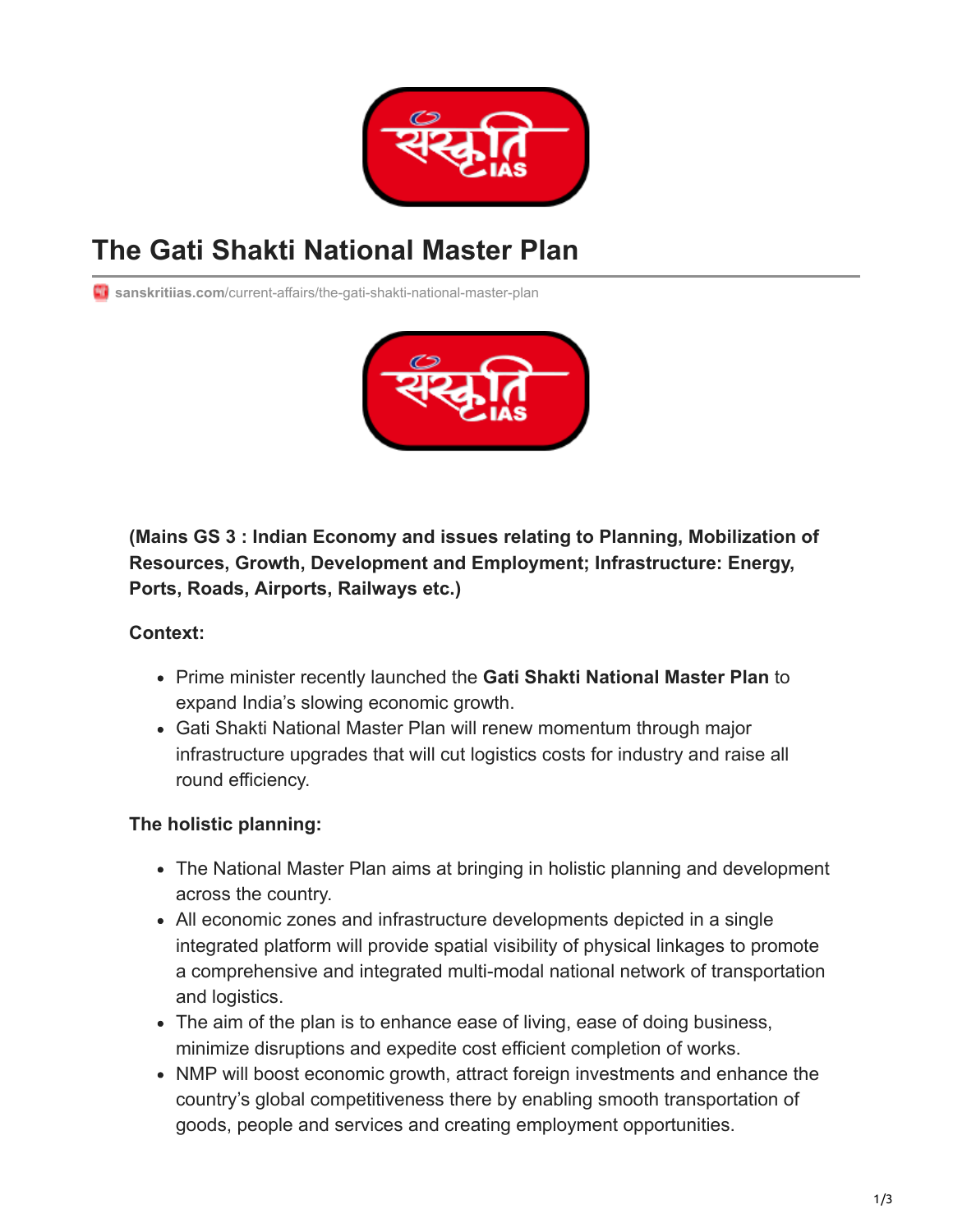### **Integrated approach:**

- The plan integrates several Ministries including railways, roads and ports through information technology, satellite mapping and data tools.
- The National Master Plan will also aid concerned Ministries/Departments to prioritize connectivity enhancements for ensuring last mile connectivity to economic zones in a defined time frame.
- The programme further seeks to appeal to the national imagination as an umbrella integrator of ₹111-lakh crore worth of projects under the National Infrastructure Pipeline (NIP) for 2020-25.

## **Multiple benefits:**

- The plan will help the people of India, Indian industry, Indian business, Indian manufacturers, Indian farmers through creating next generation infrastructure by fostering 'will for progress, work for progress, wealth for progress, plan for progress and preference for progress.
- **T**he importance given in the plan to rail-road multimodal connectivity and higher share of freight for the railways has evident multiple benefits.
- This includes reducing the cost of logistics to GDP that has prevailed at about 14% even at the time the NDA government took office, to an aspirational 8%.

## **Deal Climate change:**

- The plan reduces vehicular emissions from road freight growth in order to meet climate change commitments and contain input costs due to extraordinarily high taxes on diesel.
- A similar fillip to efficiency in port operations can increase cargo handling capacity and cut vessel turnaround time.
- States have a crucial role in all this, considering that key pieces of the plan such as port linkages and land availability for highways, railways, industrial clusters and corridors depend on political consensus and active partnership.

## **Active participation:**

- The effects of **COVID-19** continue to be felt in terms of lost jobs, depressed wages and consumption.
- The planners are pinning their hopes on infrastructure projects for a new deal outcome that will boost jobs and demand for goods and commodities, besides attracting major investments.
- Thus a structured and well-coordinated engagement process is required to address needs of stakeholders.
- To avoid missing out key stakeholders on the ground, a careful mapping needs to be conducted for every project going forward.